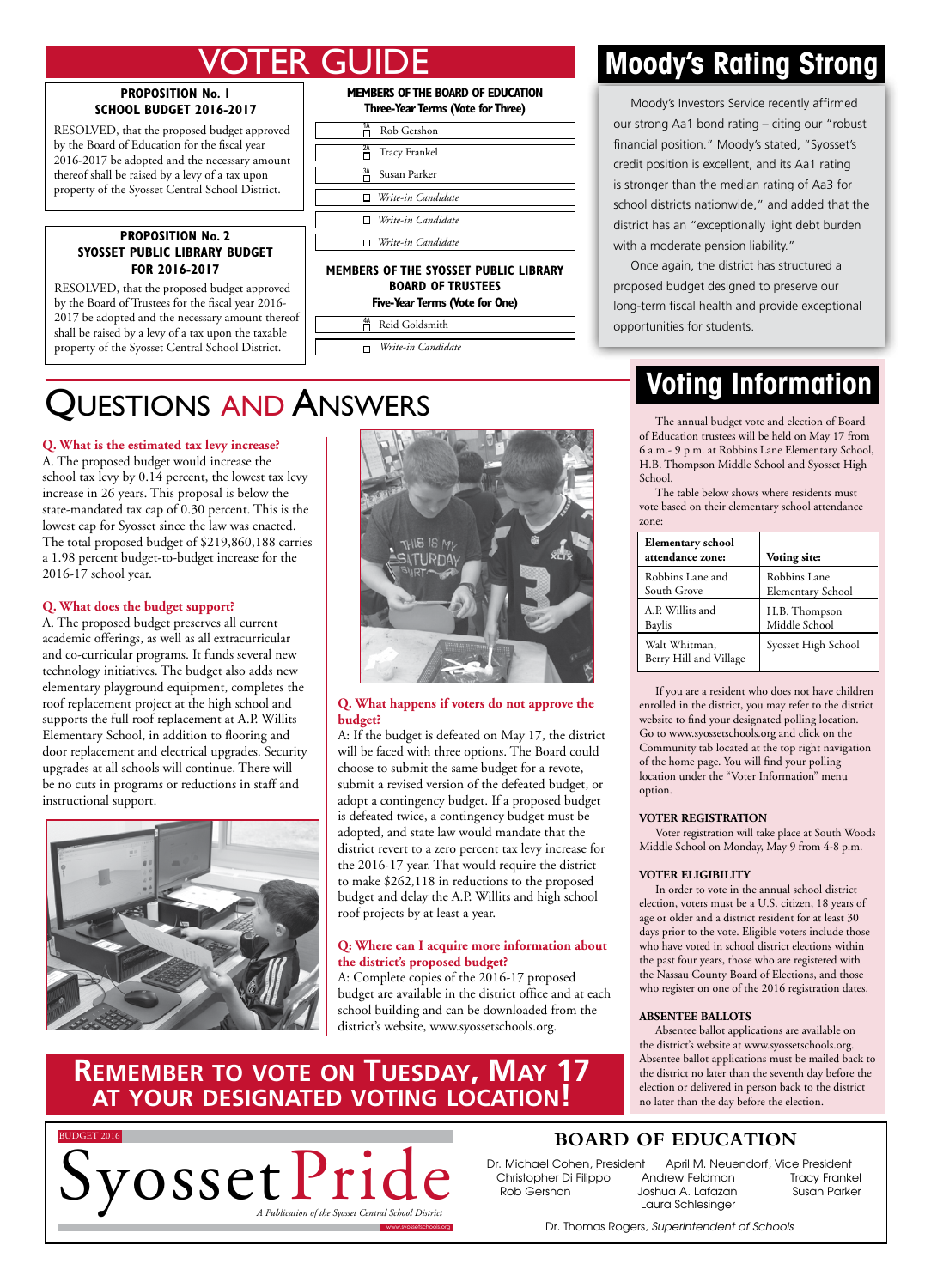### **BUDGET 2016**

# Syosset Pride Syosset Central School District

# **PROPOSED BUDGET BELOW TAX CAP AGAIN Maintaining Excellence, Building for the Future**

Dear Syosset Community,

 After evaluating existing programs, reviewing expenditures and identifying future needs, the Board of Education has adopted a proposed budget for the 2016-17 school year that preserves all existing academic and extracurricular programs, continues to promote innovation through the use of leadingedge technology and is below the New York State tax levy cap.

 For the fifth consecutive year, our proposed budget will remain at or under the cap, which is 0.30 percent for 2016-17. **The district's proposed tax levy increase of 0.14 percent represents the lowest percentage tax levy increase in 26 years.**

 Throughout the budget development process, we have listened and taken note of the invaluable input provided by so many members of the Syosset community and once again relied heavily on the Citizens Advisory Committee for Finance and our own administrative team. We believe this budget is a true representation of what our students and residents value in

their schools, providing unique and meaningful experiences that enrich the classroom and prepare students for the challenges of the future.

 Ongoing investment in the college-readiness Virtual Enterprise program will provide our students with a competitive edge in areas of entrepreneurship, global business, problem-solving, communication and personal finance. Thanks to our Technology Workgroup of teachers and administrators titled "Project IDEA," numerous technology initiatives and tools were identified and piloted at different schools this year and will further enhance collaboration, communication and creativity at all grade levels in years to come.

 As we continue to build on our successful educational program, we are also paying close attention to the physical state of our schools. This year, we began to address the high school roof and added new playgrounds at two of our elementary schools last summer. Next year, we will install new elementary playground equipment that we hope will be supplemented by

### **Advocacy Restores State Aid, Eliminates GEA Cuts**

In 2010, the New York State Legislature enacted Gap Elimination Adjustment cuts in school aid as a means of closing the State budget gap. These cuts eliminated as much as \$2.3 million per year in revenue from district finances.

Last year, the Board of Education began writing to Senator Carl Marcellino and Assemblyman Charles Lavine seeking restoration of funds lost under the GEA. **This April, the district learned that there will be a full restoration of GEA funds and Syosset CSD will receive an overall increase in State education aid of \$1.7 million.** 

This latest good news is the culmination of the Board and community's collective advocacy efforts and enables the district to continue providing a quality education without large tax increases. The Syosset CSD thanks Legislators Marcellino and Lavine for their support.





Resident of Syosset Central School District \*\*\*\*ECRWSS\*\*\*\*



In the last several years the district has allocated financial reserves to navigate the challenges of an up and down economy. This has enabled us to preserve all programs and services for students while staying under the tax cap.

grant funding. We will also continue with the final phase of the high school roof, as well as address the A.P. Willits Elementary School roof and other upgrades, again using appropriated fund balance so there is no additional increase to the tax levy.

 Our facilities department and administration continue to monitor and update us on the core facility needs at all of our schools. While our schools have been well maintained through the years, they were all built in the 1950s, with the last significant capital improvement endeavor undertaken 15 years ago. Currently, we are weighing various mechanisms to address future facility needs in the most cost-effective and responsible manner including use of funds from our Capital Reserve, funds from the sale of the Woodbury property and a possible Energy Performance Contract.

 Additional state aid and the return of funds from the Gap Elimination

use of appropriated fund balance, reserves and recent savings realized in pension costs have enabled us to contain the cost impact of our high-quality programs and services. The Board will continue to evaluate potential efficiencies to maximize your investment in your schools. Please read this edition of The

Adjustment, combined with responsible

Pride carefully to learn more about the proposed budget, voting locations and some points of pride in our schools, and exercise your right to vote on May 17.

Regards,

The Syosset Board of Education

Dr. Michael Cohen Rob Gershon April Neuendorf Chris Di Filippo Andrew Feldman Tracy Frankel Josh Lafazan Susan Parker Laura Schlesinger



www.syossetschools.org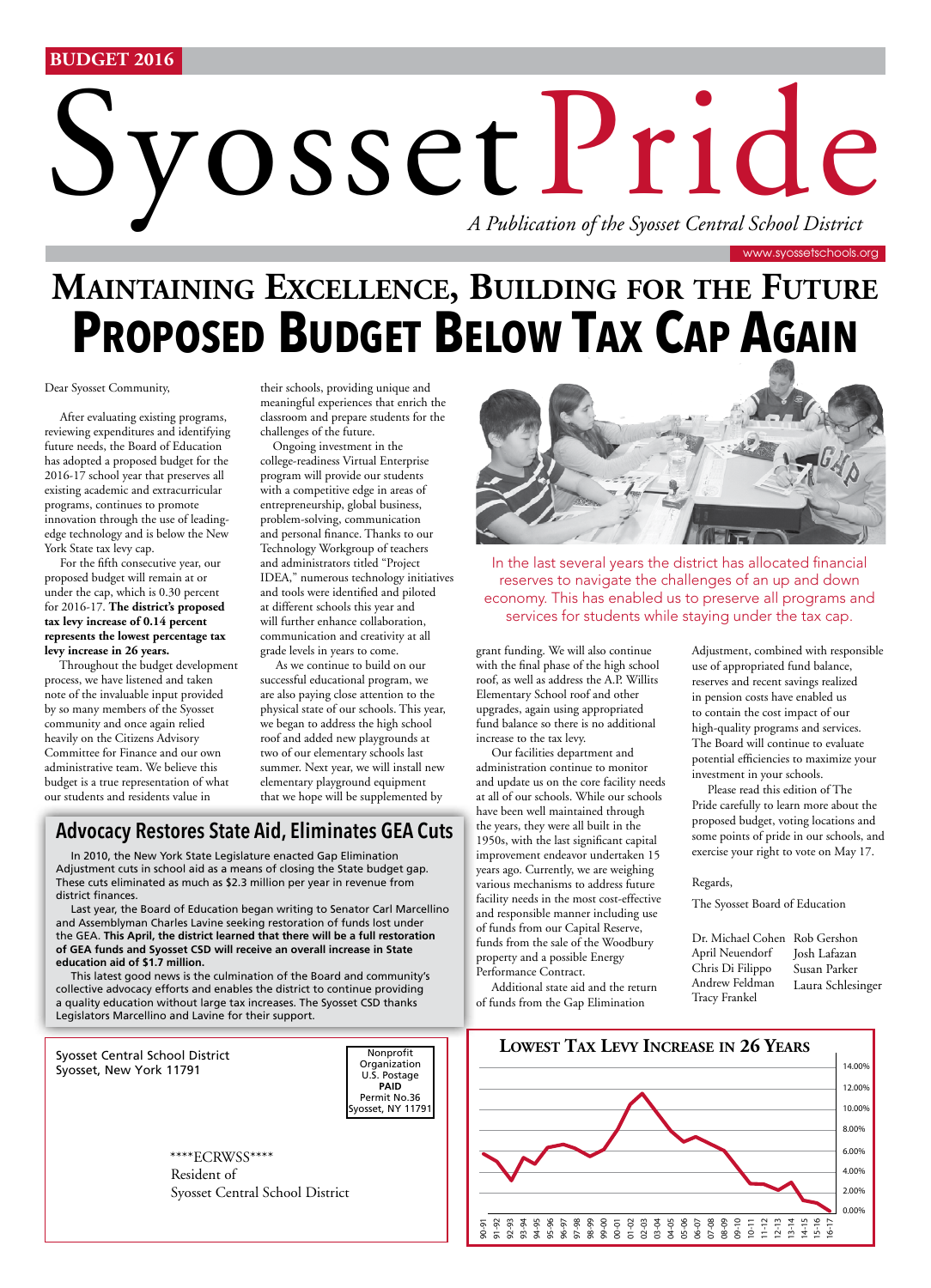*Syosset High School is a finalist for the National Blue Ribbon School Award for Excellence!*

# Two finalists and seven semifinalists were named<br>in the prestigious Siemens Science Competition.<br>Place overall by the American Scholastic Press<br>Association.

- Two finalists and seven semifinalists were named in the prestigious Siemens Science Competition.
- Literary magazine KEN was awarded firstplace overall by the American Scholastic Press Association.
- Six seniors were nominated for the 2016 Presidential Scholar Award.
- 21 students received awards at LISEF and NYSSEF, with two advancing to Intel ISEF.
- The Forensics Society was ranked in the top 1 percent in the country by the National Speech and Debate Association; 11 students will compete in the national competition this spring.
- The school's chapter of the National Honor Society inducted 330 seniors this year.
- A record 80 students competed in the NYS DECA Competition, with 47 receiving awards and 28 qualifying for the national competition.
- Boys and girls cross-country and boys winter track were crowned County Champions.
- Eight students won individual County Championships in boys winter track, swimming, and wrestling.
- Two State Champions were crowned in boys winter track and wrestling.
- Several varsity athletic teams qualified for postseason play in fall and winter sports with girls soccer and boys volleyball securing Conference Championships.
- A member of the boys varsity basketball team led the County in scoring.
- Girls varsity volleyball won the Team Sportsmanship Award.
- Varsity wrestling was honored as a NYS All-Academic Team.
- A varsity softball player was designated a News 12 Scholar Athlete.
- A varsity boys basketball player was the conference's top scholar-athlete.
- Approximately 2,100 students and close to 300 faculty and staff members walked the SHS campus to raise awareness and \$2,600 for the Leukemia and Lymphoma Society.
- Interact Club coordinated efforts that raised more than \$2,000 for the Gift of Life.

### **Middle Schools**

- An H.B.T. student won the L.I. Regional Spelling Bee and advanced to the Scripps National Spelling Bee this May.
- Three teams from South Woods competed in the Science Olympiad Western L.I. Regionals, with one team advancing to the NYS level, where they won 10 medals.
- Six H.B.T. students won first place in the National History Day L.I. Regionals, advancing to the NYS level.
- Two H.B.T. ensembles were selected by the Chamber Music Society of Lincoln Center to perform in the 33rd Annual Young Musicians Concert.
- Students at South Woods collected more than 850 pounds of food for Mercy First.
- South Woods sent a team of sixth-graders to the Nassau County Trivia Championships, where they finished as runner-up.
- An H.B.T. seventh-grader advanced to the NYS level of the National Geographic Bee.



### **Elementary Schools**

- Every elementary school in the district launched a character education initiative under the PRIDE program.
- Students held dozens of food and toy drives during the holiday season to help a variety of local organizations that service those in need.
- Students in all of the elementary schools participated in the National Day of Code, learning computer programming codes in a fun and interactive way.
- Several schools held multicultural activities to share information about other countries' customs and cultures.
- A South Grove fifth-grader advanced to the NYS level of the National Geographic Bee.

# Class of 2015 Statistics

**Syosset High School's Class of 2015 produced remarkable graduation rates, Regents diploma numbers, scholarship figures and postsecondary plans.**

- The high school graduated 538 students.
- Regents diplomas were awarded to 99 percent of graduating students, with 251 receiving Regents diplomas with advanced designation with honors, 211 receiving Regents diplomas with advanced designation and 5 receiving Regents honors diplomas.
- Continuing Syosset's tradition and support of higher education, 98 percent of graduating students are attending academic institutions.
- 50 students received acceptance to the country's Ivy League schools.
- Over the past five years, Syosset students have received an aggregate average of \$30.8 million per graduating class in scholarship money.
- The Class of 2015 received non-need based scholarships totaling \$27,000,200.

### **Districtwide**

- Syosset CSD ranked 82nd in the Niche.com 2015-16 rankings of U.S. school districts based on quality of program, achievement and parent/ student testimonials.
- For the 15th time, Syosset was designated as one of the Best Communities for Music Education by the NAMM Foundation.
- 60 students districtwide were selected as All-County artists by the Nassau Art Supervisors Association.
- 264 students districtwide participated in the NMEA All-County ensembles.

### **High School**

- 26 student-musicians were named to this year's NYSSMA All-State ensembles, the most by any school in the state.
- Two student-musicians were selected to perform in the 2015 NAfME All-National Honors Ensemble showcase.
- An ensemble was selected by the Chamber Music Society of Lincoln Center to perform in the 33rd Annual Young Musicians Concert.
- A sophomore won the NMEA logo design contest. Her winning design was printed on T-shirts, sweatshirts and other articles.
- A sophomore won first place in the individual website competition at the National History Day L.I. Regional, advancing to the state level.
- The principal tied for "Best Principal of L.I."
- A teacher was selected as a 2016 Distinguished Teacher by the Harvard Club of L.I.
- A teacher received the University of Chicago's Outstanding Educator of the Year award.
- The National Merit Scholarship Program designated 13 students as finalists; 33 students were named Commended Students.
- Five students were named national semifinalists in the 2016 Intel Science Talent Search.